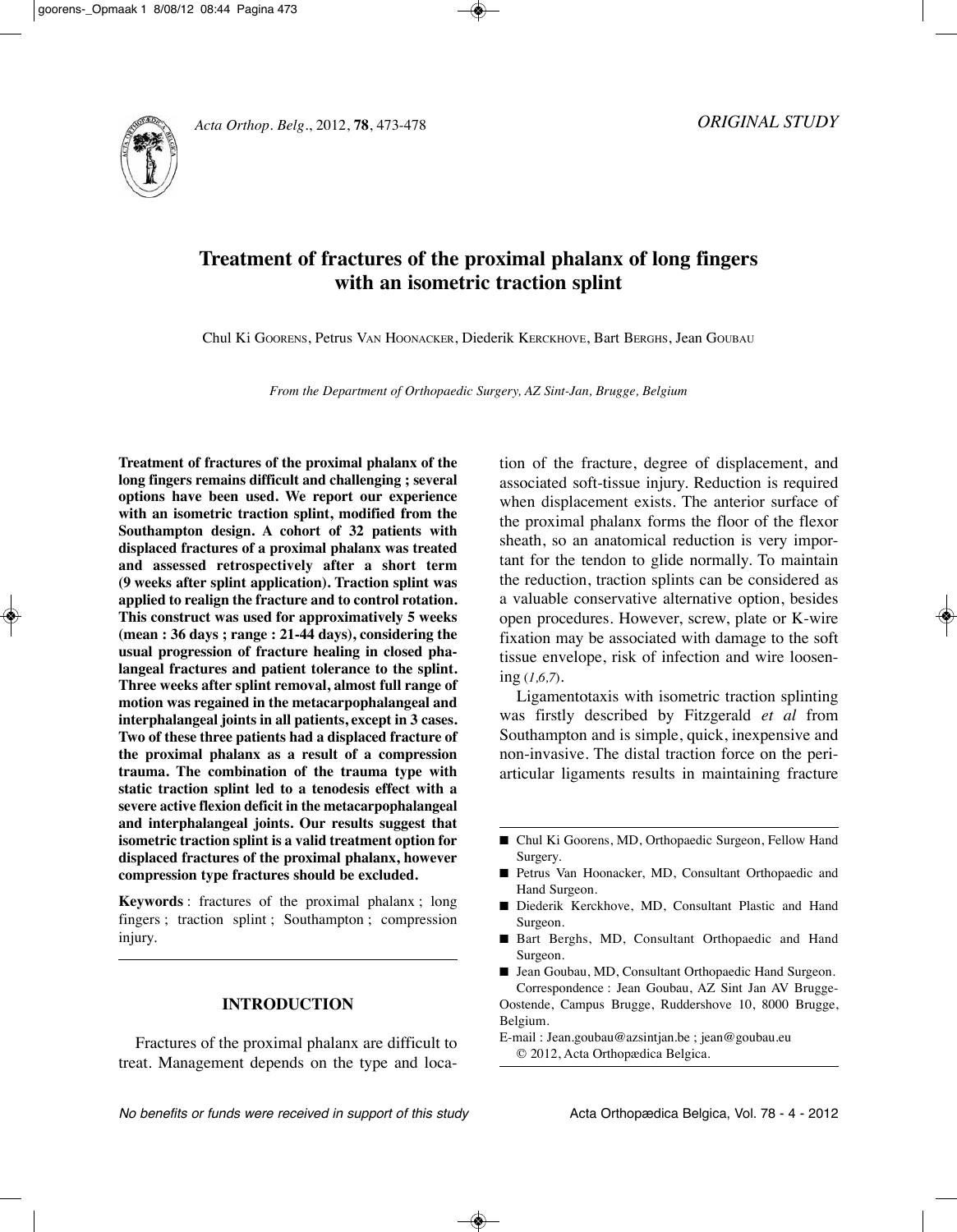reduction, restoring joint space and regaining functional motion. Furthermore, maintenance of the traction prevents contracture of the volar plate, collateral ligaments and other periarticular structures, thus reducing joint stiffness (*4*).

The present study was undertaken to determine the efficacy of the technique in a series of patients with proximal phalangeal fractures, and to evaluate possible factors which contribute to success or failure of the treatment.

### **MATERIALS AND METHODS**

A cohort of 32 patients with displaced proximal phalangeal fractures was treated and assessed retrospectively after a short term (9 weeks after splint application). Four patients were lost to follow-up ; 28 patients remained for evaluation : 14 women and 14 men, with a mean age of 50.6 years (range : 10-91). The patients had a mean time of assessment of 67 months (range : 60-77) post splint application. Twenty patients were right-handed and 8 left-handed. Fifteen patients fractured a proximal phalanx of one of the long fingers in their dominant hand, 13 patients in their non-dominant hand.

The fracture originated from 22 blunt traumas after fall, 1 blunt trauma with a ball during sports, 2 torsion traumas, 1 dog bite and 2 compression traumas. The compression occurred with their hand hammered between the wall or a non-moving object and a second heavy moving object. We diagnosed the following displaced fracture patterns : 17 non intra-articular base fractures, 5 intra-articular base fractures, 1 Salter-Harris type 2 epiphyseal fracture and 5 diaphyseal fractures. All, except one (the dog bite) were closed fractures, with a non-endangered skin at the time of trauma. The dog bite resulted in a Gustilo-Anderson type 1 fracture without neurovascular damage.

In all these patients, closed reduction was performed and a Southampton traction splint was assembled, with initial radiographic improvement of fracture angulation and malrotation (Fig. 1).

#### **Southampton splint technique**

A forearm cast with 10° wrist extension is applied as a base for the construction. Four longitudinal 30 cm long straps of adhesive elastic tape are firmly attached to each side of the finger, so that the tape ends provide a good traction tool. A one-side foamed metal splint has to be conformed to the volar side of the injured finger and in



*Fig. 1.* — 44-year-old male, compression trauma. AP, lateral and ¾ radiographs show a displaced angulated proximal phalangeal fracture.

alignment with its longitudinal axis ; it is then fixed to the forearm cast. After fine adjustment, the splint can now support the injured finger. The fracture is ready to be reduced : traction is performed by pulling on the adhesive elastic tape ends. The tapes ends are then attached to the end of the splint. By gradual bending of the splint towards the forearm cast, supplementary traction is gradually added. When the splint is contoured and when the correct amount of manual traction is reached, the splint is fixed to the rest of the forearm cast. This leads to the neutral intrinsic plus position, based on differences in the shape of the metacarpal head, volar plate, and collateral ligament anatomy. The metacarpophalangeal (MP) joints are maintained in 60-70° of flexion, the interphalangeal (IP) joints in full extension and the wrist in 10°extension . Finally, the orientation of the finger tip is checked for rotational alignment and to ensure that there is no blanching of the tip of the pulp. A light supportive crepe bandage is then applied to steady the finger to the splint (Fig. 2).

The reduction is checked on radiographs after application (Fig. 3). During treatment, patients are encouraged to move the other fingers.

#### **RESULTS**

The splint was worn for 36 days on average (range : 21-47 days), based on the usual consolidation rate in closed phalangeal fractures. Secondary fracture displacement, bony union and malrotation were evaluated clinically and radiographically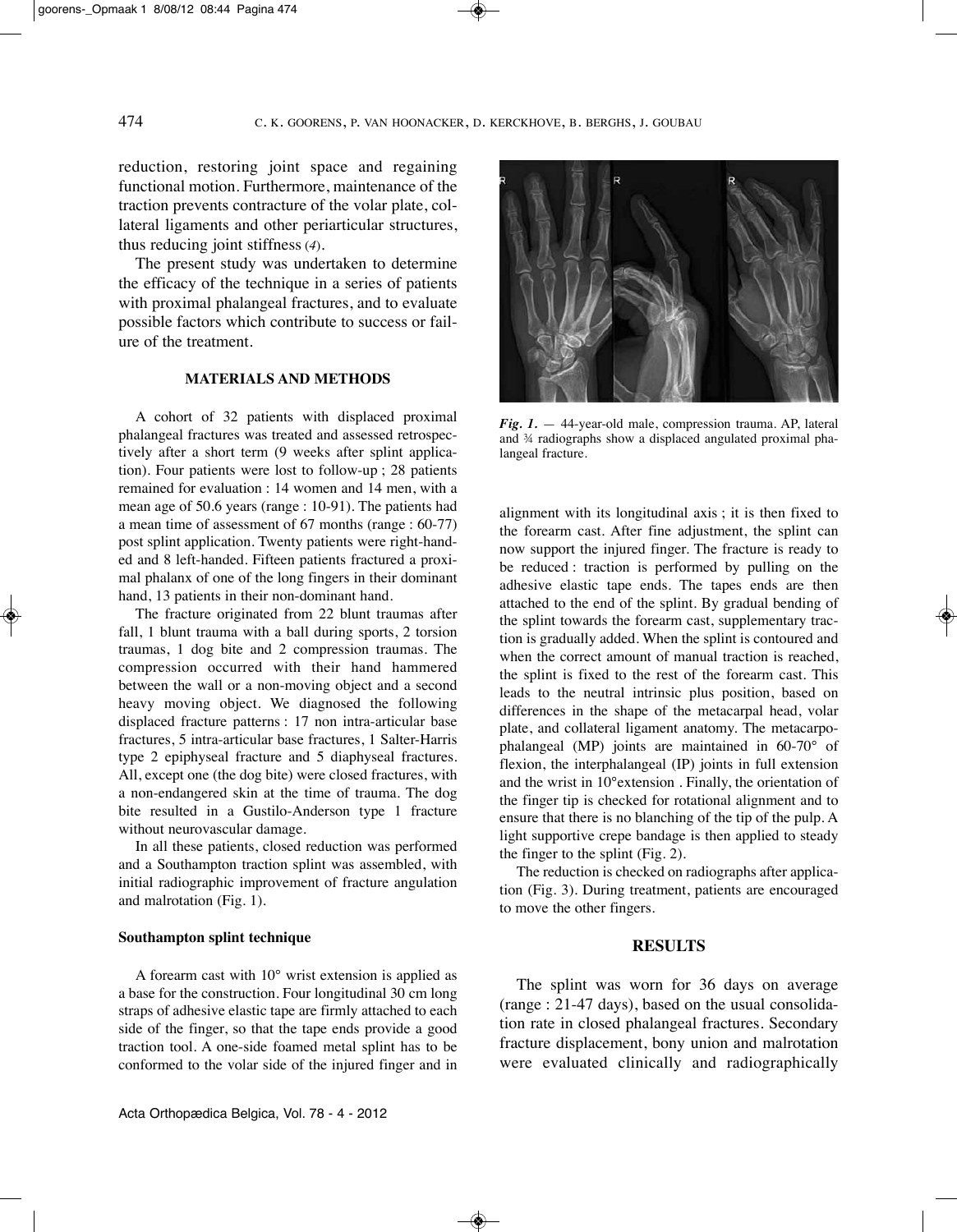

**Fig. 2.** — **a.** Southampton traction splint. Application of a fore-<br>
phalangeal fracture after Southampton splint application. arm cast as construct foundation ; **b.** Southampton traction splint. Application of straps of adhesive elastic tape on the injured finger ; **c.** Southampton traction splint. Fixation of the precontoured one-sided foam metal splint on the forearm cast in alignment with the long axis of the injured finger ; **d.** Southampton traction splint. Fixation of the adhesive tape ends to the end of the splint after traction application through the tape ; **e.** Southampton traction splint. Bending of the splint to the volar side of the wrist thus adding additional gradual traction ; **f.** Southampton traction splint. Fixation of the splint to the forearm cast.

(Fig. 4-5). Bony union was achieved in all patients. A residual malrotation of less than 10° was noted in one patient, and did not lead to any functional impairment in daily life. One splint construct loosened early after 3 weeks. The decision not to continue the splint and to immobilize by cast in intrinsic plus position without traction, did not result in an inferior function. In this case of a non intra-articular base fracture, immobilisation for three weeks was apparently sufficient to prevent secondary fracture angulation.

After splint removal, 16 patients (57%) were encouraged to mobilise their finger with aid from a trained physiotherapist . Three weeks after splint removal, average active extension was -3.5° (range :  $0-20^\circ$ ) in the MP joint,  $-2.5^\circ$  (range :  $0-30^\circ$ ) in the PIP joint and  $-0.5^{\circ}$  (range :  $0-10^{\circ}$ ) in the DIP. Average active flexion in the MP joint was 88°



*Fig. 3.* — 44-year-old male, compression trauma. AP and lateral radiographs show reduction and realignment of a proximal

(range :  $64-90^\circ$ ), in the PIP joint  $112^\circ$  (range :  $40-$ 120°) and in the DIP joint 76° (range : 40-80°). The average distance between the finger pulp and the distal palmar crease during active flexion was 0.6 cm (range : 0-5 cm) (Fig. 6).

Only 2 patients (7%) experienced some residual pain at the fracture site. Normal daily life and professional activity were regained after 58 days or 9.5 weeks (range : 54-80 days).

A mild pulp ischaemia of the fingertip after 5 weeks of splinting was noted in 3 patients (10.7%), but had recovered 3 weeks after splint removal. Two patients (7%) developed a scintigraphically confirmed complex regional pain syndrome. One of the two recovered completely with local and oral analgetic instructions and physiotherapy, the other displayed joint stiffness with a flexion tenodesis.

Three patients (10.5%) had an unsatisfactory range of motion with an average distance between the finger pulp and the distal palmar crease of 5 cm during active flexion. Joint stiffness was due to a tenodesis of the flexor tendons around the fracture site. Unlike in the other patients, the original fracture mechanism in two of these patients was a compression trauma and one of them developed a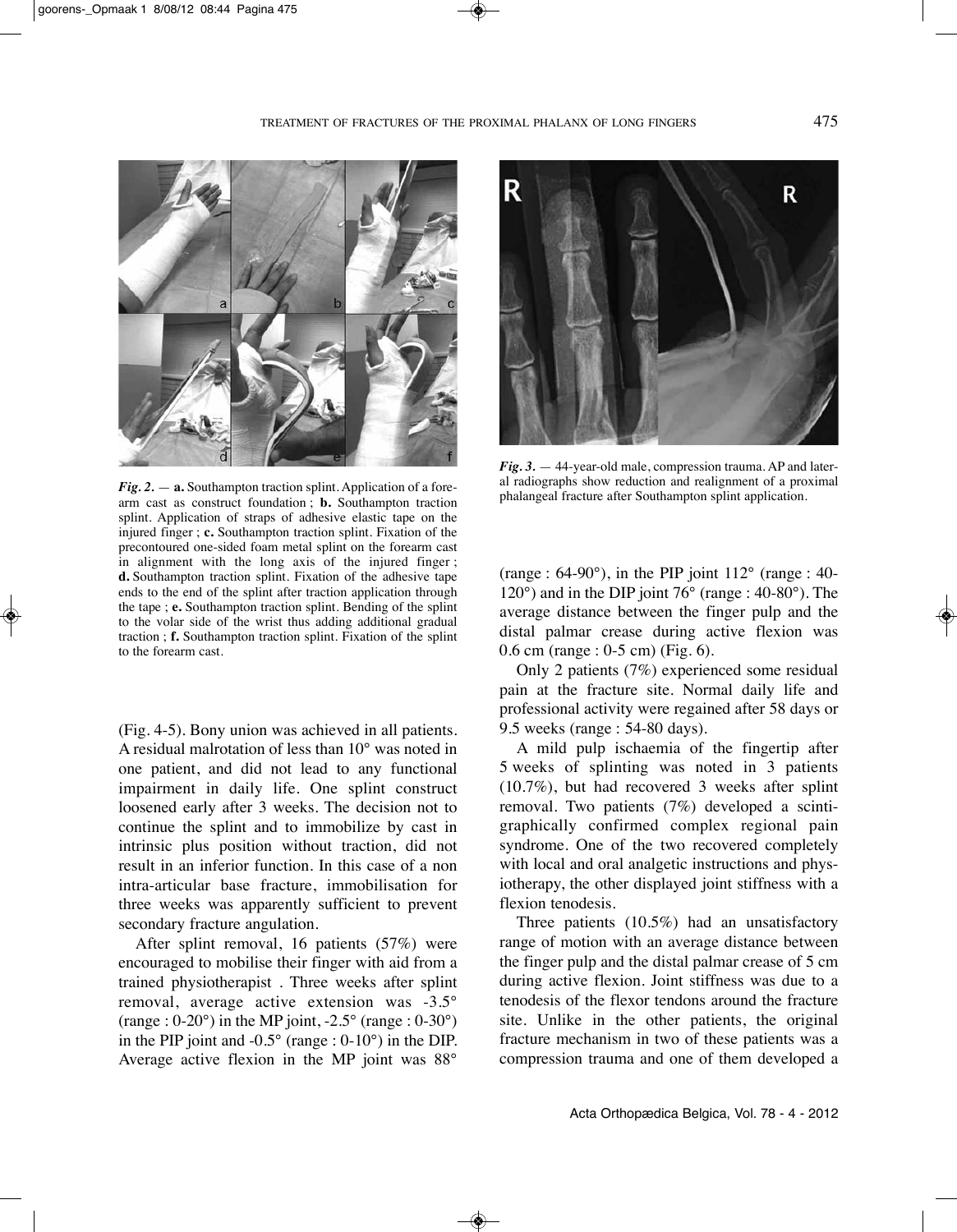

*Fig. 4.* — 44-year-old male, compression trauma. AP and lateral radiographs show a proximal phalangeal fracture with callus formation and with correct alignment, 5 weeks after splint application.



*Fig. 5.* — 44-year-old male, compression trauma. AP, lateral and ¾ radiographs show consolidation of a proximal phalangeal fracture, 3 weeks after splint removal.

complex regional pain syndrome. Flexor tendons had to be tenolysed surgically in order to improve motion.

## **Technique of surgical tenolysis**

Under locoregional anaesthesia with a continuous catheter around the axillary plexus, the affected finger was incised on the volar side starting from the A1 pulley site to the A4 pulley site with a Brunner incision. After meticulous dissection with exposure of the tendon sheath, the strongly thickened tendon sheath, the pulley A1, C1, A3 and C2



*Fig. 6.* — Measurement of the pulp – distal palmar crease distance in cm.

were removed, with careful preservation of A2 and A4 in order to prevent subsequent flexor tendon bowstringing. Fibrous tissue overgrowth of the flexor tendons was debrided. Specific fibrous adhesions were found to have developed between the flexor digitorum profundus tendon and the fracture site ; they were carefully removed by sharp and blunt dissection using the appropriate tools (knife, 2/0 Ethilon® thread and Morel Fatio). After tenolysis, the flexor tendons were noted to glide freely in their pulley sheath during passive mobilisation of the finger (Fig. 7). No interposition was added to prevent recurrence.

Three weeks after tenolysis and intensive physiotherapy, the average distance between the finger pulp and the distal palmar crease during active flexion, reduced to an acceptable 2 cm.

#### **DISCUSSION**

We believe that the Southampton traction splint is an effort-demanding treatment for the patient as well as for the orthopaedic surgeon, since 12.5% of the patients were lost to follow-up. Regular followup at the clinic is mandatory : once a week during the first two weeks, to check the radiological alignment and the splint construct, then every two weeks to check the splint construct (splint damage, skin problems, loosening of the strap) and to support patient splint tolerance and compliance to wear the splint as long as needed. Our data support the fact that this type of conservative treatment is applicable to individuals in a wide age range.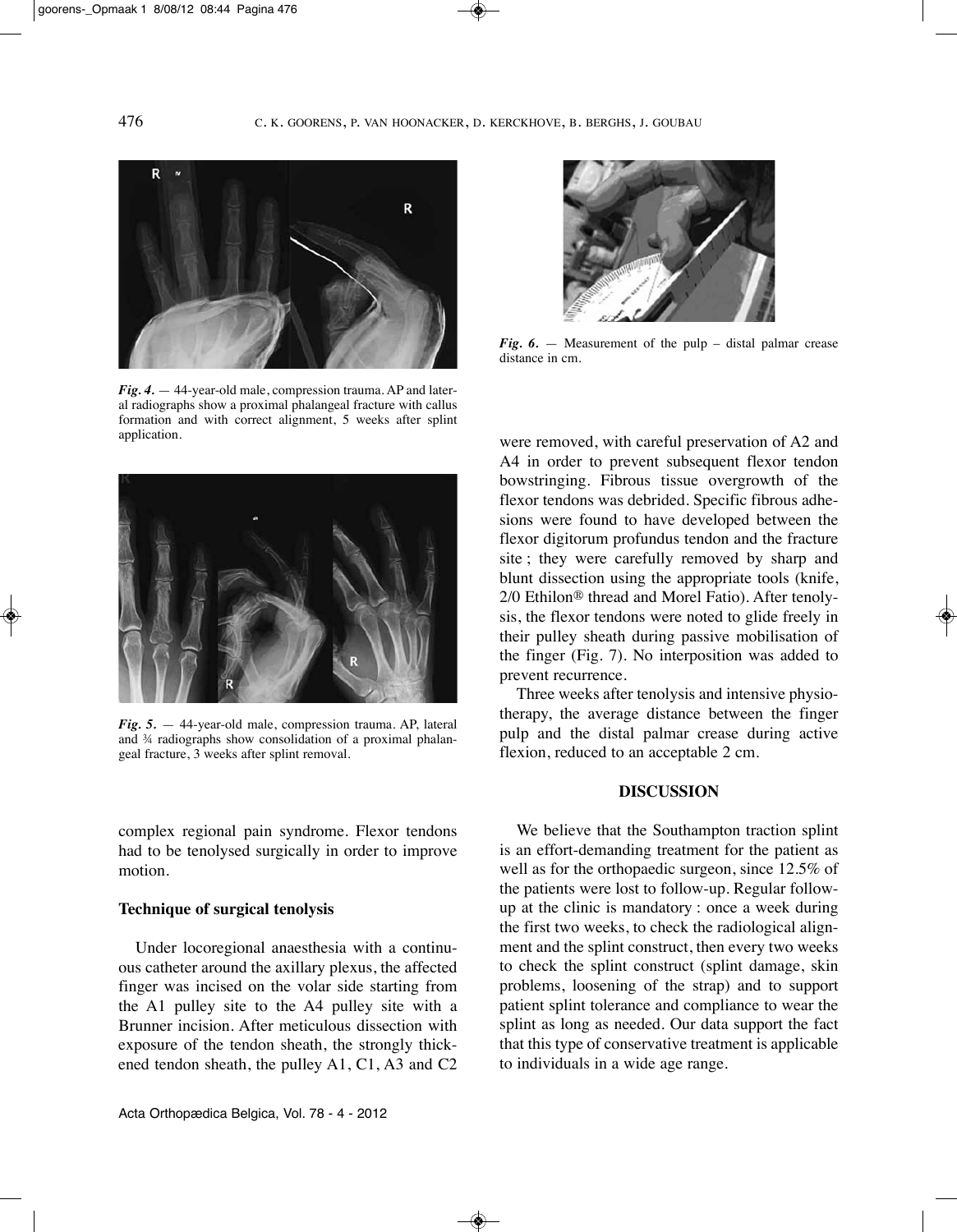

*Fig. 7.* — **a.** Tenolysis. Brunner incision on the affected finger ; **b.** Tenolysis. The pulley system is exposed : A1 and A3 are excised, A2 and A4 are preserved ; **c.** Tenolysis. Fibrous adhesions develop between the flexor profundus tendon and the volar plate.

Practically all patterns of displaced fractures can be treated with the Southampton traction splint. According to Ashok *et al*, even an open fracture is not a contraindication to splint application. The wounds can be closed and the splint can be applied after the first dressing change. As no hardware is added in the fracture environment, this approach is safer even for grossly contaminated wounds after thorough debridment and closure (*1*).

Bony union is achieved in all cases and malrotation seldom occurs if correct alignment is achieved at splint construction. Most of the patients healed without residual pain (93%), were happy with their cosmetic result and regained nearly complete range of motion (88.5%). Seven percent developed a complex regional pain syndrome.

Joint stiffness was diagnosed in 10.5% of the patients due to flexor tenodesis. According to our data, we assume that this complication is mainly related to the type of trauma. Furthermore, we suggest that in cases of displaced fractures after compression trauma, primary open reduction and internal fixation should be preferred to isometric traction splinting. As two of the three patients with flexor tenodesis were known to be regular smokers, we cannot exclude that smoking may be another confounding factor in their problematic healing process. When needed, a secondary open tenolysis procedure results in a much improved range of motion.

Our design differs from the original Southampton splint and the modification of Collins *et al* or Habib *et al*. By bending and fixing the metal splint towards the wrist, a more stable fixation of the splint is created. We believe that this modification improves the durability of the construct and patients' comfort in activities of daily living (*3,4,5*).

The splint of Ashok *et al* uses traction on the injured finger with a hook glued on the nail plate. This appears less simple and swift than our technique. According to these authors, nail avulsion rarely occurs (*1*).

In summary, all of these described splints use the same theoretical principle of isometric traction splinting, but differ only in design details.

A traction splintage was also described by Baier *et al.* Their traction is maintained throughout a tracking arc instead of a static metal splint. This would ensure early "dynamic" restricted motion and could theoretically reduce joint stiffness. In our opinion, this technique is more demanding for correct positioning and requires more specific and costly material (*2*).

We believe that the Southampton traction splint can also be implemented in displaced middle phalanx fractures, but in these cases the Suzuki dynamic splint is an interesting alternative as described by Majumder *et al*. The Suzuki splint construct requires maybe more training skills than our splint design, requires access to operating theatre facilities and more postoperative pin tract care. Furthermore, the Suzuki splint is not applicable in fractures of the proximal phalanx (*6*).